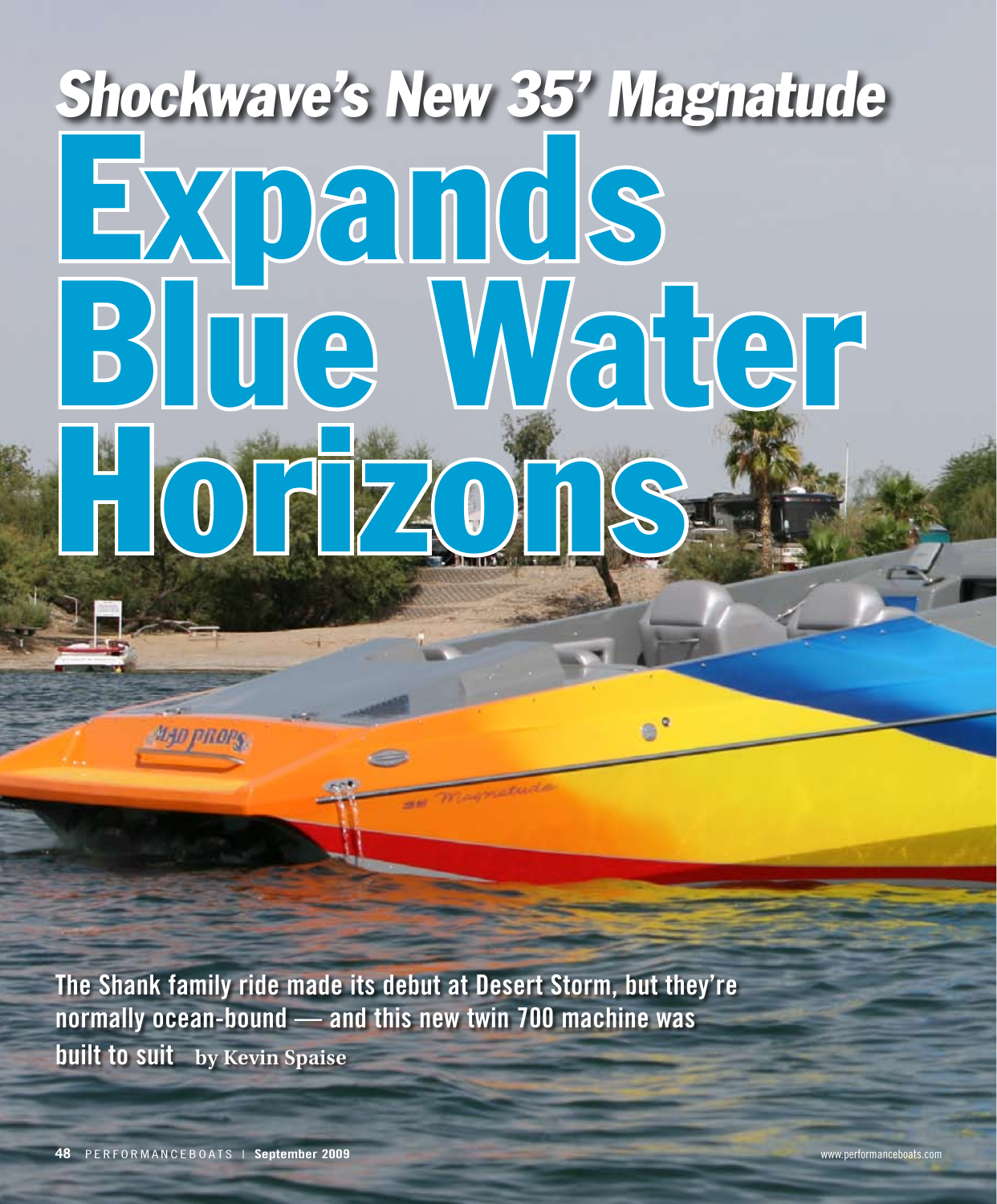These aren't exactly the most conventional times to release a new boat, particularly when it's the biggest, deepest, and most involved release in the history of your company. So it goes with Shockwave's 35' Magnatude, heir apparent to the role of blue water flagship in this talented SoCal company's realm, and the latest in a 15-year series of hit Shockwave models.

Rather than a stretched and slightly evolved version of the existing 34' Magnatude, also a multiple step bottom with a true 24 degree cut, the first 35' broke out of the molds recently, and made an appearance at the 2009 Desert Storm event. Buffed up with a set of great-sounding 700s that let this sweet-riding hull out of its cage, Scott and Kimberly Shanks' *Mad Props* broke out of the box with a SmartCraft sanctioned hundred mile an hour pedigree.

Shockwave notched the transom and beefed up the lifting strakes, building a little more bow lift in the process and airing out the ride a bit, and positioned the steps differently. The resulting ride, says Shanks, gives him the same stability he experienced in his old 29', and the changes also built some speed into what turned into a completely new bottom. They also added some coring to the sides and bottom, and optional vacuum bagging for optimal power to weight.

SHOCKWART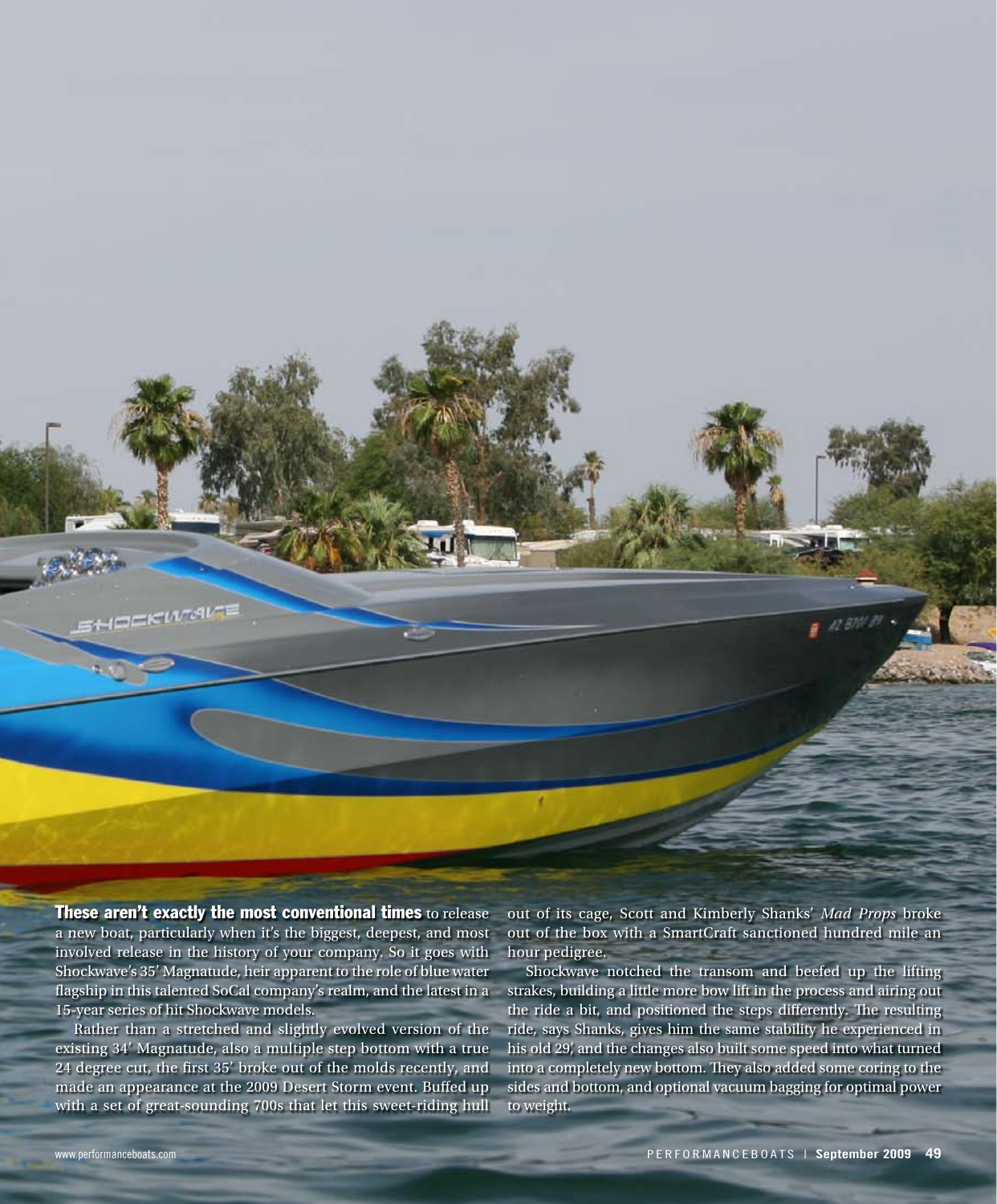## shockwave'snew35'magnatude





Nor does the new Magnatude resemble the old one above the water line. Shockwave added some heft to the boat, and found that elevating the freeboard and raising the windshield three inches had a dramatic impact on the interior feel. With more of their customers heading to offshore destinations — Catalina Island, 26 miles off the Long Beach coastline, is a favorite weekend destination for the Shanks. In fact, many of the evolutionary interior design changes were aimed at making the 35' an even better overnight companion.

That includes carrying the 24-degree vee all the way to the back of the boat. "It might cost us a little speed, but our priority is to get our owners through that rough water that's where you'll really see the difference between this boat and some others that are called offshore boats," explained Bobby Anderson, who helped start the company in 1992.

The most radical styling change integrates a large rear swim platform, where the old Magnatude had a bolt-on version. That helped in the overall softening of some of the boat's lines, giving it a more slippery shape and smooth look. A new hatch design smoothed out the rear flanks.

Shockwave tooled some shape into their traditional flat dash, and filled it with a full set of Livorsi gauges — instruments whose role has been reduced almost exclusively to cosmetic. "I didn't think I'd use the SmartCraft VesselView as much as I have," said Shank. "The color screen is really easy to see, and I have everything keyed in the way I want. I can see the water pressure, where the tabs and drives are, temperature, anything else I want instantly."

Shockwave's interior was updated with a cleaner look and design in their non-



skid floor and integrated compartments, a high capacity integrated ice chest, and a hefty increase in overall storage capacity, with a redesign of the bins and cabinets. With the added inches to the deck, the cabin also gained height, and feels much larger than the 34. They built in provisions for a vacuum flush toilet, something that the Shanks have grown to appreciate as their ocean hours have added up. In the first six months they owned it, the Shanks had already logged six trips to the island. Another recent highlight: anchoring for a center stage spectator seat for the start of the Catalina Ski Race.

The cabin is trimmed in a soft simulated suede, and features an oversized berth, two sofa styled benches with plenty of head clearance, a large sink cabinet, TV, and indirect lighting — part of a dramatic illumination package that includes a very cool blue water glow around the transom of the boat. Any time a door is opened on the boat, an LED light announces it.

Shockwave's gelcoaters started with a solid color canvas, a particularly rare tact in a shop known equally for its painting skills and somewhat conservative approach in the booth. That artistic decision is not without consequence, as the Shanks found out as the Havasu sun rendered the deck of their boat not suitable for barefoot crossing. Carbon fiber interior inserts compliment the look.

Those inclined toward salt-water use might follow the Shanks lead in how the boat was rigged. As a repeat Shockwave and former Essex buyer (he loved both boats), Shanks was familiar with the beauty of billet — but equally aware of the devastation of salt. In the ocean, stainless is king of the metals, and Eddie Marine created a coor-